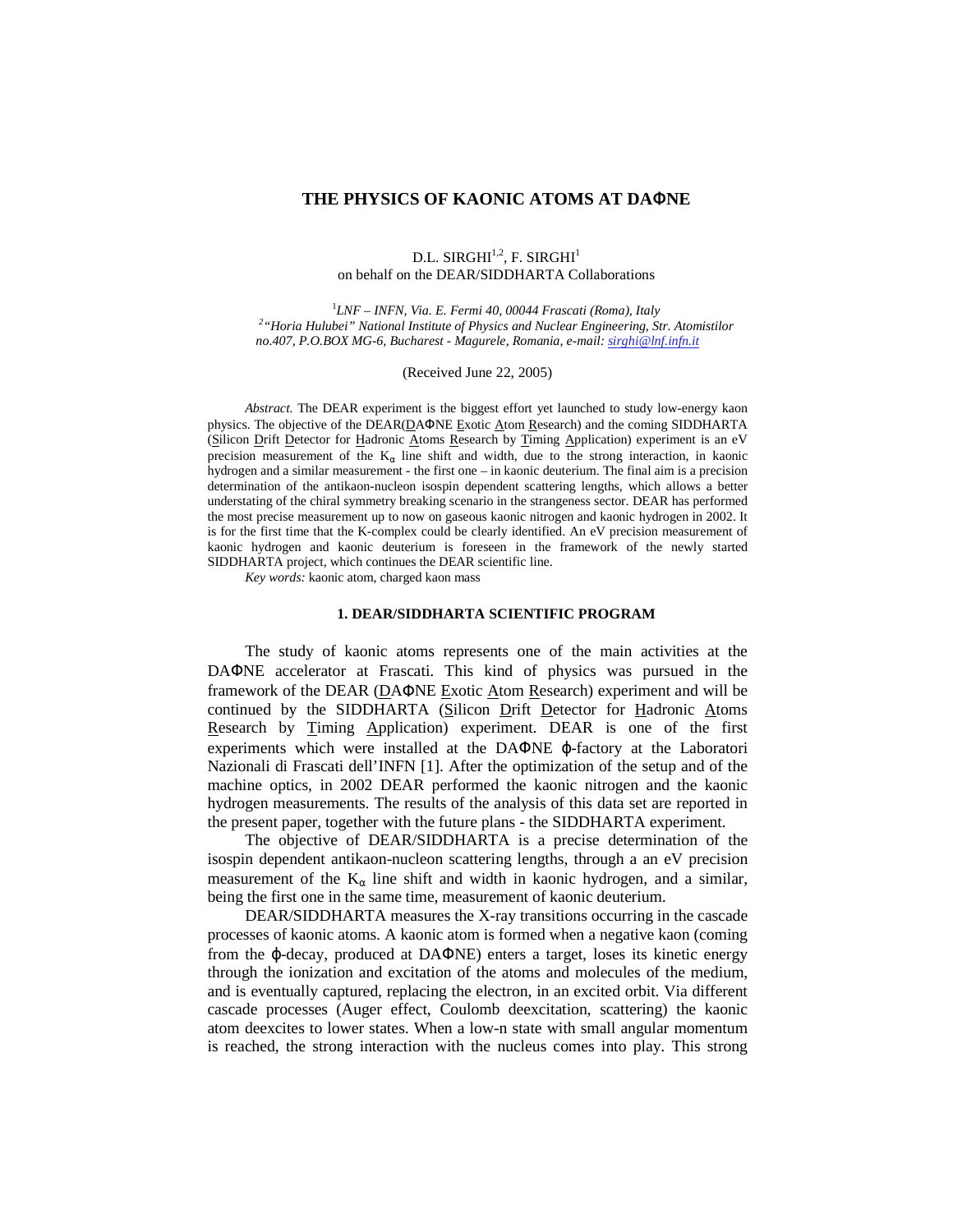interaction is the reason for a shift in energy of the lowest-lying level from the purely electromagnetic value and the finite lifetime of the state – corresponding to an increase in the observed level width.

For kaonic hydrogen and deuterium the K-series transitions are of main experimental interest since they are the only ones affected by the strong interaction. The shift  $\varepsilon$  and the width  $\Gamma$  of the 1s state of kaonic hydrogen are related in a fairly model-independent way to the real and imaginary part of the complex s-wave scattering length,  $a_{K^-p}$ :

$$
\varepsilon + i \Gamma/2 = 412 a_{K^-p} eV fm^{-1}
$$
 (1)

This expression in known as the Deser-Trueman formula [2]. A similar relation applies to the case of kaonic deuterium and to its corresponding scattering length,  $a_{K-d}$ :

$$
\varepsilon + i \Gamma/2 = 601 a_{K_d}^{\dagger} eV \text{ fm}^{-1}
$$
 (2)

The measured scattering lengths are then related to the isospin-dependent scattering lengths,  $a_0$  and  $a_1$ :

$$
a_{K-p} = (a_0 + a_1)/2
$$
 (3)  

$$
a_{K-n} = a_1
$$
 (4)

An accurate determination of the K<sup>N</sup> isospin dependent scattering lengths will place strong constraints on the low-energy KN dynamics, which in turn constrains the SU(3) description of chiral symmetry breaking [3]. Crucial information about the nature of chiral symmetry breaking, and to what extent the chiral symmetry must be broken, is provided by the calculation of the mesonnucleon sigma terms [4].

Presently only estimates for the KN sigma terms exist; a measurement of the K -N scattering lengths at few percent level should allow the determination of these quantities with a precision better than 20%.

The sigma terms are also important inputs for the determination of the strangeness content of the proton. The strangeness fraction depends on both kaonnucleon and pion-nucleon sigma terms, being more sensitive to the first ones.

### **2. THE DEAR SETUP AT DA**Φ**NE**

A schematic view of the DEAR experimental setup is shown in fig.1 [5]. A light-weight cell with a glass-fiber reinforced epoxy grid was constructed to avoid the fluorescence X-rays in the region of interest and to minimize the bremsstrahlung background. The cylindrical cryogenic target cell had a diameter of 12.5 cm and a height of 14 cm, and was operated with hydrogen at 25 K and 2 bar, resulting in a density of 2.1 g/l (3% of liquid hydrogen density). The X-ray detector system consists of 16 CCD (Charge Coupled Device) detector chips (CCD55-30).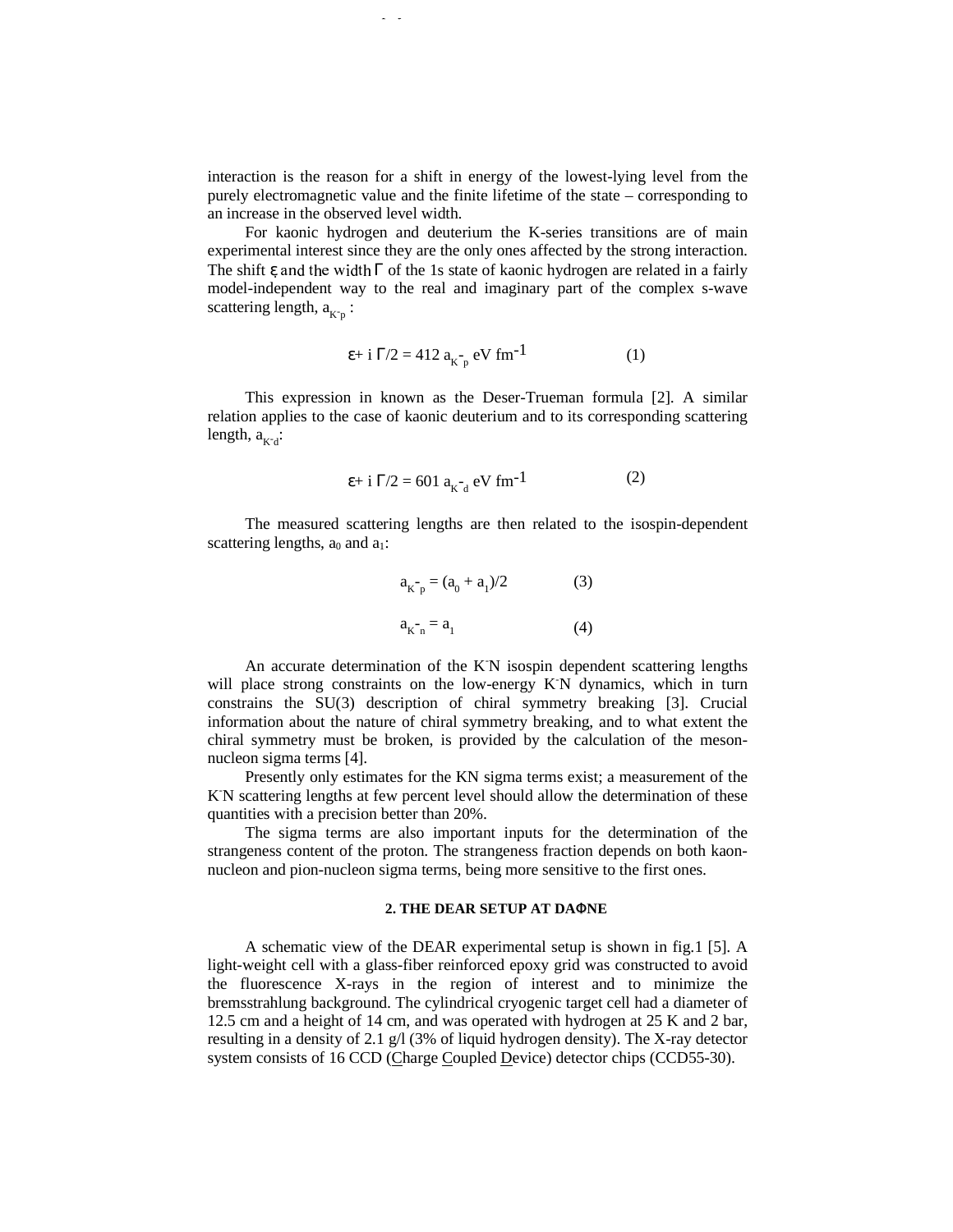

Fig. 1 – Schematic representation of the DEAR setup

The setup was installed in one of the two interaction regions of DAΦNE, and had periods of data taking starting from December 1999, when first collisions were achieved. After a period of machine and setup optimization, with a continuous increase of luminosity and decrease of background, DEAR performed two kinds of kaonic atoms measurements: the kaonic nitrogen and the kaonic hydrogen one. The results of these measurements are reported below.

### **3. KAONIC NITROGEN RESULTS**

The measurement of kaonic nitrogen represented the first step in the DEAR scientific program and had the following objectives:

- to prove the feasibility of the DEAR method to produce and detect exotic atoms using the  $K^-$  beam from the  $\varphi$ -decay in DAΦNE. The choice of nitrogen is dictated by the high yields of the transitions, so allowing a fast feedback. (the yield of the kaonic nitrogen x rays is 20 times higher than kaonic hydrogen x rays). The kaonic nitrogen was the first exotic atom measurement at DAΦNE, the measurement being done in May 2001 [6].

- to optimize the kaon stopping point distribution inside the gaseous target, by learning how to finely tune the degrader, in the view of the delicate kaonic hydrogen measurement;

- to study the ways to reduce the background.

- to obtain information concerning the yields of kaonic nitrogen transitions.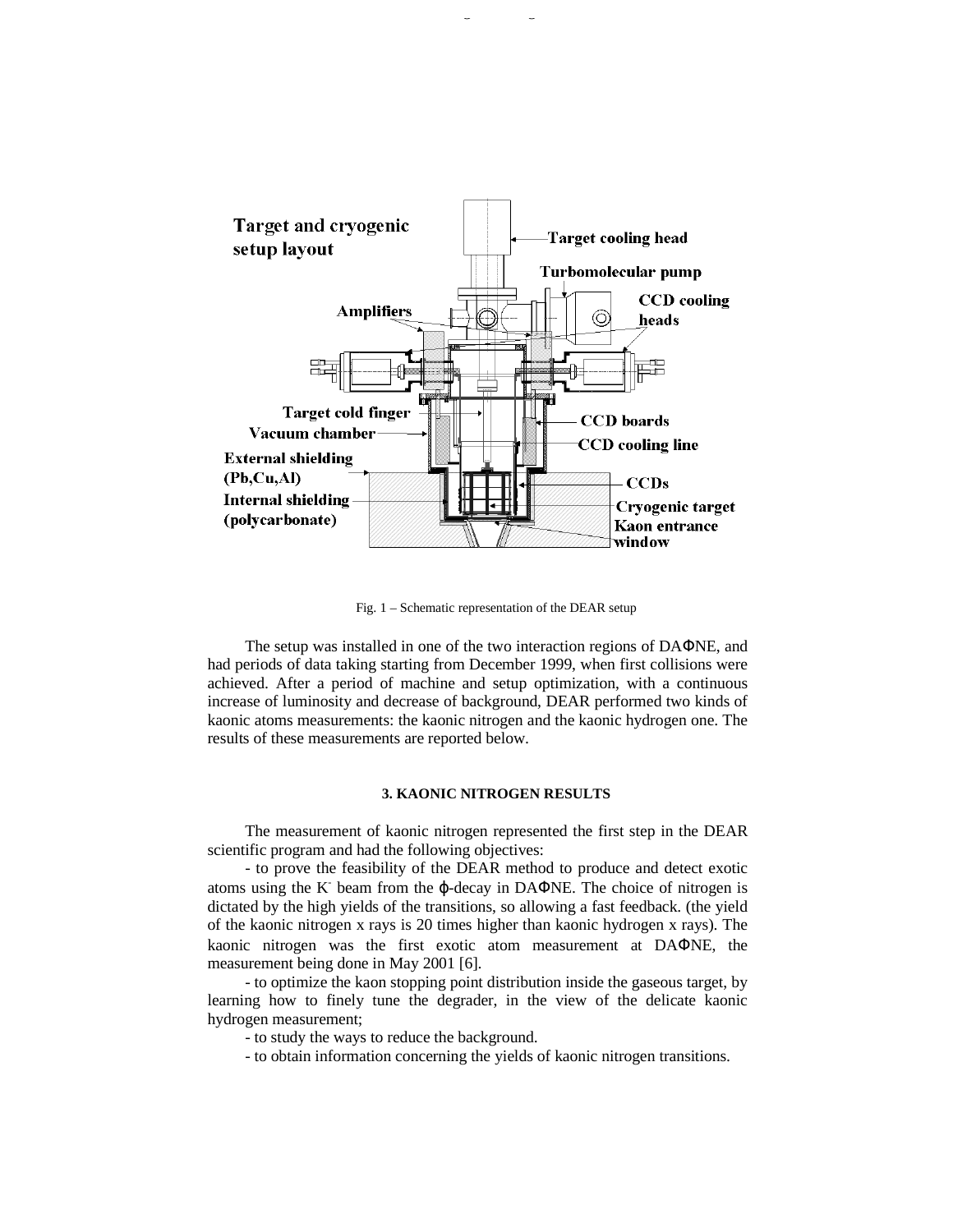Understanding the atomic cascade processes in kaonic nitrogen is especially important due to the possible role of this exotic atom for a precise determination of the charged kaon mass – still an open problem.

In October 2002, we re-measured the kaonic nitrogen spectrum, just before the start of the kaonic hydrogen data taking. For the measurement ok kaonic nitrogen done in October 2002 we used the same setup like for kaonic hydrogen, but the target was filled with nitrogen gas at 1.5 bar and 120 K – corresponding to a density of 3.4  $\rho_{\text{NTP}}$ . Data using the nitrogen target were taken for about one month, the total collected luminosity was  $17.4 \text{ pb}^{-1}$ , from which  $10.8 \text{ pb}^{-1}$  taken in stable conditions, were selected for the analysis of the energy spectrum.

The results, as a background subtracted spectrum, are shown in Fig. 2. Three kaonic nitrogen X-ray lines are well identified. The  $n=6\rightarrow5$  kaonic transition peak at 7.6 keV is clearly seen. The transition lines n=7→6 and n=5→4 at 4.6 keV and 14.0 keV are overlapped with the Ti- $K_{\alpha}$  and Sr- $K_{\alpha}$  lines, respectively. The Calcium peak is coming from the fiber glass reinforcement of the target; Titanium and Zirconium lines are coming from calibration foils placed inside the target in the view of the calibration of the energy scale to be performed during the kaonic hydrogen measurement.

In order to estimate the transitions yields, Monte Carlo calculations which took into account the kaon stopping efficiency in the target gas, the X-ray absorption in gas and the target windows and the CDD quantum efficiency, were performed.

The determined yields are [5]:

- 1. for the n=7→6 transition:  $(41.5 \pm 8.7 \text{ (stat.)} + 4.1 \text{ (sys.)})\%$
- 2. for the n=6→5 transition:  $(55.0 \pm 3.9 \text{ (stat.)} \pm 5.5 \text{ (sys.)})\%$
- 3. for the n=5 $\rightarrow$ 4 transition: (57.4  $\pm$  15.2 (stat.)  $\pm$  5.7(sys.))%

The precision in the position of the n=6→5 energy transition value: 7.558  $\pm$ 0.005 keV, could be used to evaluate the charged kaon mass from the first order of the Klein-Gordon equation using a point-like nucleus, which resulted in:

$$
M_K = 493.884 \pm 0.314 \text{ MeV}
$$
 (5)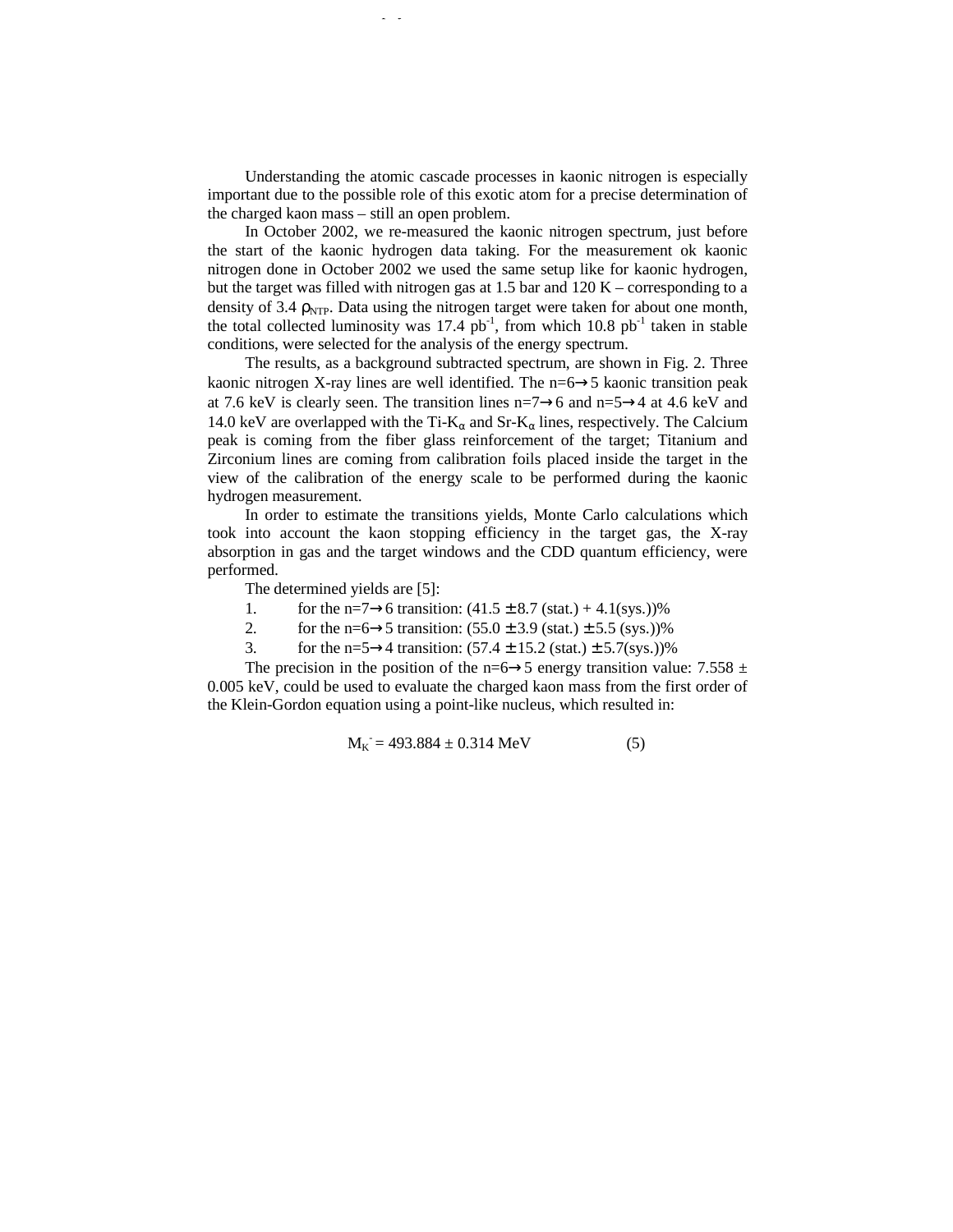

Fig. 2 – The kaonic nitrogen (October 2002) background subtracted spectrum

### **4. KAONIC HYDROGEN RESULTS**

The kaonic hydrogen measurement lasted from 30 October to 23 December 2002. It was divided in two periods:

- the kaonic hydrogen data, from 30 October until 16 December 2002 for a total of about 58  $pb^{-1}$  integrated luminosity;

- no-collision background data, taken from 16 to 23 December 2002, for which the beams were slightly separated in the DEAR interaction point, with the same setup, with the same conditions as the signal data and with the scrapers configurations such to obtain an overall statistics for background comparable (factor 1.4 less) with that for the signal spectrum.

The analysis of the kaonic hydrogen K-lines meets 3 crucial challenges:

- determination of the continuous background shape, to which the width of the kaonic hydrogen lines is very sensitive;

- disentanglement of the residual iron  $K_{\alpha}$  fluorescence line (coming from the setup components) which partially overlaps the kaonic  $K_{\alpha}$  signal;

- dealing with the high kaonic hydrogen K-series transitions 5→1 and higher  $(K_{high})$ , which cannot be resolved and have poorly known yields. In order to deal at best with these challenges, two independent analyses were performed. Both used Voigt functions with fixed Gaussian width for the detector resolution to fit the kaonic hydrogen lines with the following parameters: intensities of  $K_{\alpha}$ ,  $K_{\beta}$  and  $K_{\gamma}$ , energy of  $K_{\alpha}$ , one Lorentzian width for all K-lines, as the hadronic broadening comes from the ground state width only. The energy differences between  $K_{\alpha}$  and  $K_{\beta}$ ,  $K_{\gamma}$ ,  $K_{\text{high}}$  were fixed to their electromagnetic values. The two analysis methods differ essentially in the background spectrum which was used.

Analysis I [7] used the bulk of no-collision data as background spectrum. A simultaneous fit of the two spectra, kaonic hydrogen and no-collision, was performed, by constructing a  $\chi^2$  function as sum of the two individual ones. The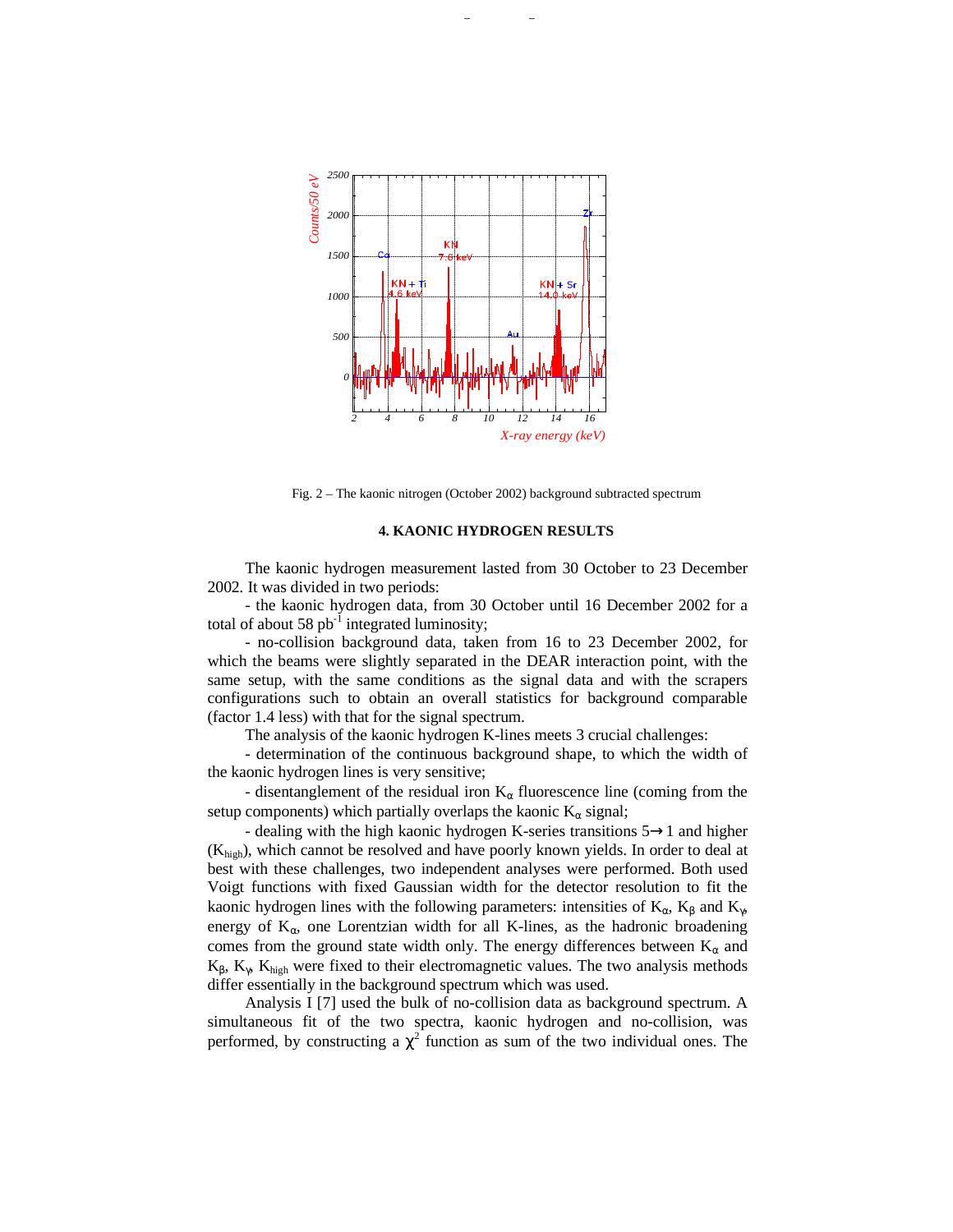same shape (a quadratic polynomial) of the continuous background component, apart a normalization factor, was used to fit both spectra. All the fluorescence lines were normalized with the same factor. The fit range was selected to be from 2.9 keV to 10.4 keV, excluding the  $K_{high}$  energy range (7.74 - 8.82 keV), in order to avoid model-dependency as far as the intensities were concerned. The systematic errors introduced by these cuts were studied by Monte Carlo simulations and included in the global systematic error.

Analysis II used as a background spectrum the sum of kaonic nitrogen data [5] and a subset (low CCD-occupancy) of no-collision data. By means of activation analyses performed in the laboratory it was checked that the silicon and iron fluorescence peaks do have the same origin (CCD itself and its support) in both signal and background spectra. Consequently, the intensity ratio of the silicon fluorescence peaks with respect to the integrated continuous background in the two spectra, described by two independent cubic polynomials, was used to normalize the iron fluorescence peak in the kaonic hydrogen spectrum. Concerning the influence of the  $K<sub>hieh</sub>$  transitions, the fit range was restricted to a region where this contribution is marginal, given only by their low-energy tails. In order to study this contribution, different values for the  $K_{high}/K_{\gamma}$  yields ratios, obtained from cascade calculations [8], were imposed in the fit. The effect of varying the yields ratios as well as the fit energy range was studied and included in the systematic error. The two analyses gave consistent results.

In Fig. 3, the fitted kaonic hydrogen x-ray spectrum is shown (spectra look the same in both Analyses). A zoom of the  $(Kp)K_\alpha$  region shows the disentangling of the Fe  $K_{\alpha}$  and  $(K^-p)K_{\alpha}$  lines.

Fig. 4 shows the kaonic hydrogen x-ray spectrum after continuous and structured background subtraction, for both analyses. The fitting curves of the various kaonic hydrogen lines are as well shown. Shifts and widths obtained in the two analyses are reported.

The weighted average of the two independent analyses for the  $K_{\alpha}$  transition energy gave  $6287 \pm 3$  (stat.)  $\pm 6$  (syst.) eV, where the statistical error is the smaller of the two individual ones.

The pure electromagnetic value of the K<sub>α</sub> kaonic hydrogen x ray is 6480  $\pm$  1 eV. Hence, the resulting ground-state shift  $\varepsilon_{1s}$  is:

$$
\varepsilon_{1s} = -193 \pm 37 \text{(stat)} \pm 6 \text{(syst.) eV} \tag{6}
$$

The weighted 1s strong interaction width (FWHM)  $\Gamma_{1s}$  is:

$$
\Gamma_{1s} = 249 \pm 111 \text{(stat.)} \pm 30 \text{ (syst.)} \text{ eV} \tag{7}
$$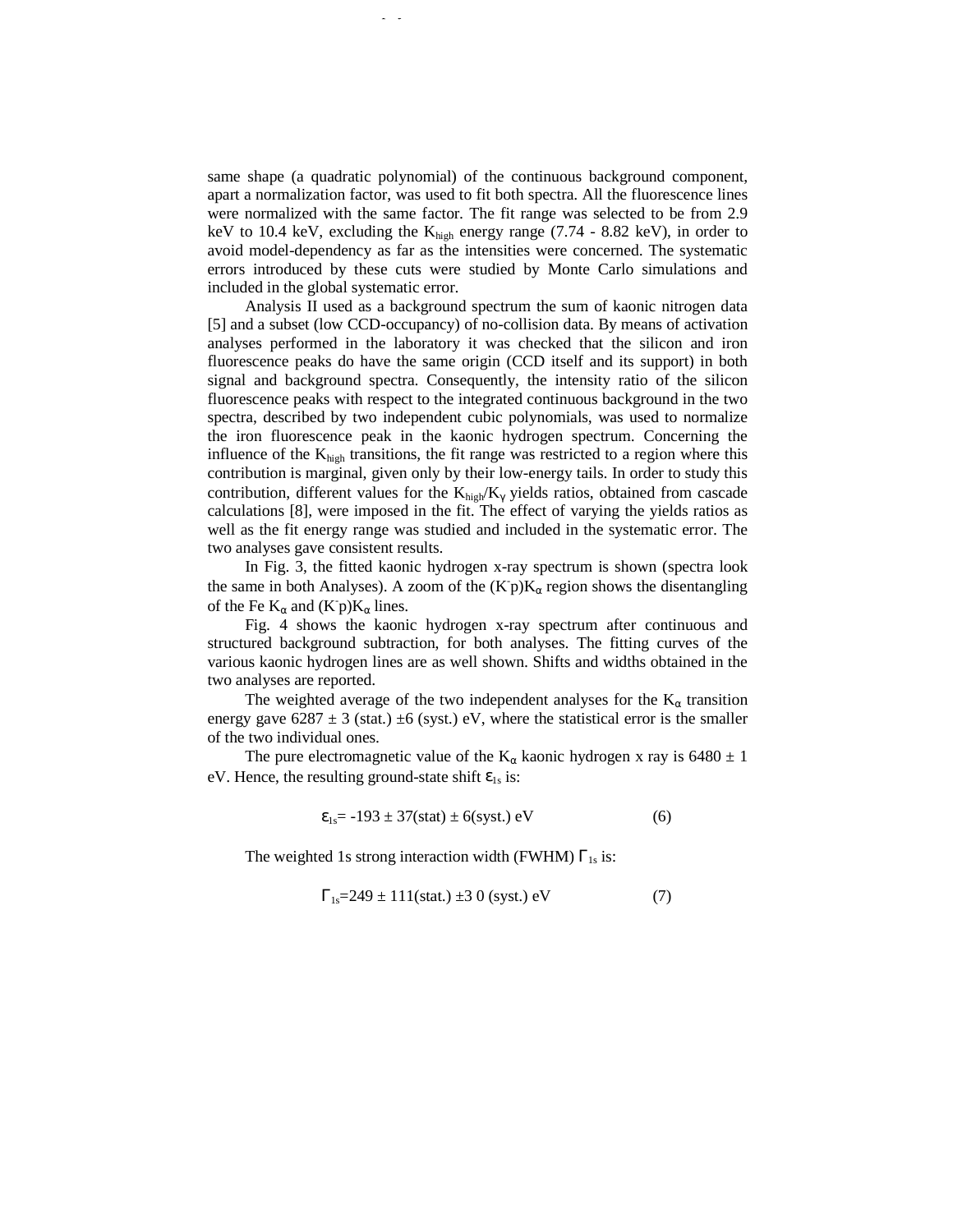

Fig. 3 – The measured kaonic hydrogen x-ray spectrum

The kaonic hydrogen transitions (indicated by boxes) and the electronic excitations coming from the setup material are visible. The fit curves (total and components) are shown. Upper-right insert: zoom of the kaonic hydrogen  $K_{\alpha}$  line region with the continuous background; the iron  $K_{\alpha}$  and the kaonic hydrogen  $K_{\alpha}$ lines disentangled. Lower-left insert: zoom of the silicon peak region with the aluminum, silicon and calcium escape peaks.

The recently performed *KpX* experiment at KEK [9] succeeded in observing unambiguously, for the first time, a distinct  $K_\alpha$  x-ray peak in kaonic hydrogen, but the overall statistics of the KEK experiment was insufficient to obtain a precise determination of the s-wave K p scattering length.

Our result is consistent with the KEK measurement, within  $1\sigma$  of their respective errors and confirms the repulsive character of the K p interaction at threshold. They differ, however, significantly in three important aspects:

- the uncertainty of the DEAR result is about 2 times smaller than that of the KEK values;

- the absolute values of  $\varepsilon_{1s}$  and  $\Gamma_{1s}$  are 40% lower, which points towards a less repulsive strong interaction.

DEAR observed the pattern of kaonic hydrogen K-lines, clearly identifying  $K_{\alpha}$ ,  $K_{\beta}$ ,  $K_{\gamma}$  transitions, with an intensity ratio 1.1  $\pm$  0.5 for  $K_{\alpha}/K_{\beta}$  (compatible with [8] within 2 $\sigma$  ), and limiting the intensity of K<sub>γ</sub>/K<sub>α</sub> to 0.2  $\pm$  0.5. The K<sub>α</sub>, K<sub>β</sub>, K<sub>γ</sub> overall statistical significance is 6.2  $\sigma$ .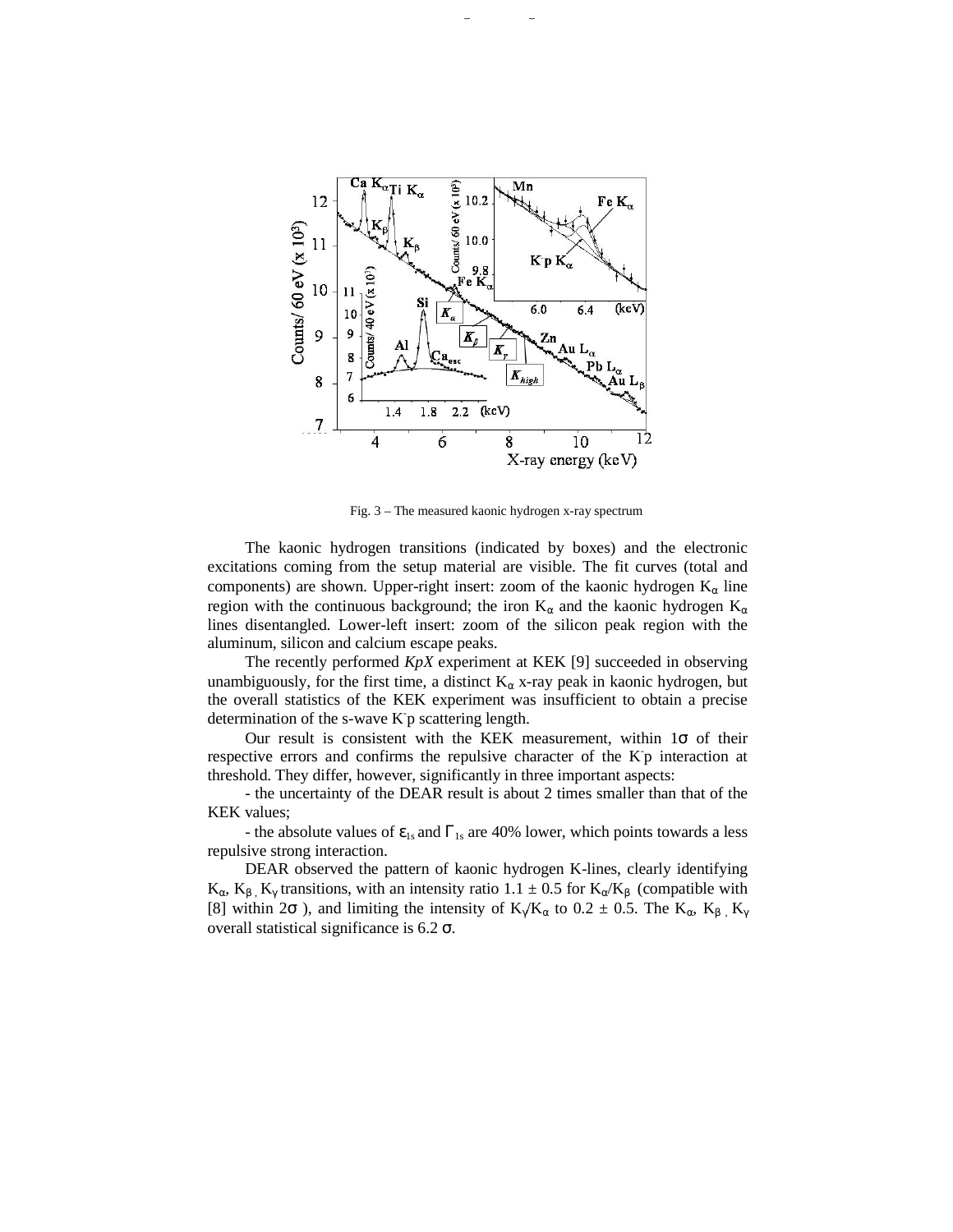

Fig. 4 – The kaonic hydrogen x-ray spectrum after continuous and structured background subtraction: a) results of Analysis I; b) results of Analysis II. The fitting curves of the various kaonic hydrogen lines are shown.

## **5. FUTURE: THE SIDDHARTA EXPERIMENT**

DEAR has performed the most precise kaonic hydrogen measurement presently available; the precision which was achieved, however, is at the level of tens of eV, whilst the goal of a precision measurement should push this precision in the eV range. The DEAR precision was limited by as signal/background ration of about 1/70.

Only a careful re-consideration of the whole setup, especially the detector, can allow to achieve important steps forward. DEAR used for the X rays detection the CCD detectors, excellent X-ray detectors with good energy resolution (FWHM of  $\sim$ 140 eV at 6 keV), but having the drawback of being non-triggerable devices (read-out time about 10 s).

A new device was then identified as X-ray detector, which preserves all good features of the CCD (energy resolution, linearity and stability) and is triggerable (at the level if about 1 $\mu$ s). This new detector is the Silicon Drift Detector (SDD), based on which a new experiment, which continues the DEAR scientific line, was born.

The new experiment is SIDDHARTA (SIlicon Drift Detector for Hadronic Atom Research by Timing Application). Presently, construction and testing of the SDD detectors and of the electronics and mechanical structures are in progress. A preliminary version of the SIDDHARTA setup is shown in Fig. 5. With this setup, it was estimated that a measurement at a eV for kaonic hydrogen becomes feasible with an integrated luminosity of about  $100$  pb<sup>-1</sup>. The setup will be installed at DAΦNE in 2007 and start data taking for kaonic hydrogen followed by kaonic deuterium.

Apart from an eV precision measurement of kaonic hydrogen and the first measurement of kaonic deuterium, due to the triggering capabilities of SDDs and to their efficiency extended of to tens of keV, SIDDHARTA is performing studies of feasibility for the following measurements: kaonic helium, other light kaonic